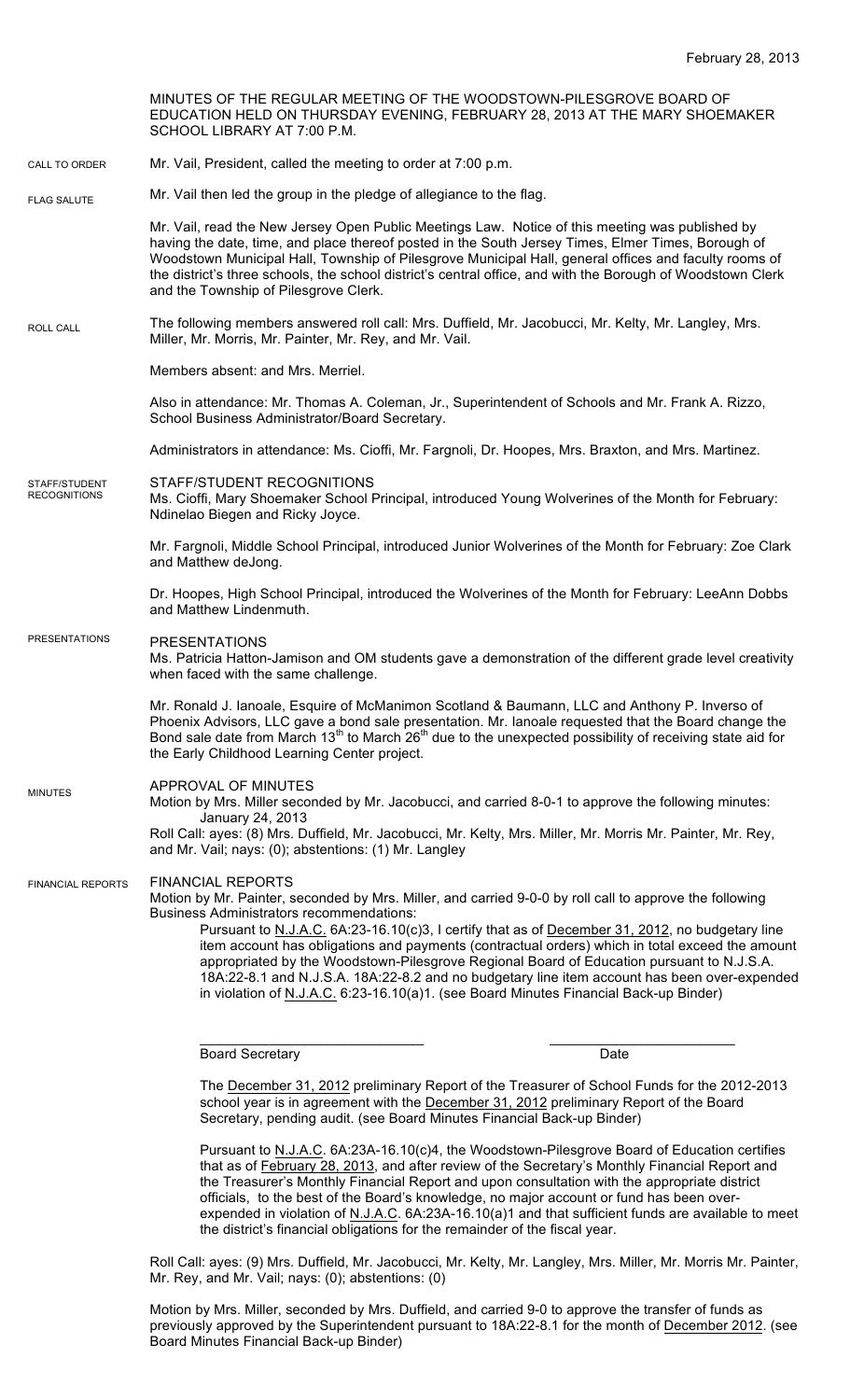February 28, 2013 Motion by Mrs. Miller, seconded by Mr. Kelty, and carried 8-0-1 by roll call to approve EFT's for December 2012, additional hand check payments for December 2012, and payment list for the month of February 2013. (see Board Minutes Financial Back-up Binder) Roll Call: ayes: (8) Mrs. Duffield, Mr. Jacobucci, Mr. Kelty, Mr. Langley, Mrs. Miller, Mr. Morris, Mr. Painter, and Mr. Rey; nays: (0); abstentions: (1) Mr. Vail Motion by Mrs. Miller, seconded by Mr. Langley, and carried 9-0 to accept the following reports: (see Board Minutes Financial Back-up Binder): Student Activities Account and Athletic Account for the month of January 2013 Scholarships for the month of January 2013 Odyssey of the Mind for the month of January 2013 Cafeteria report for the month December 2012 Motion by Mr. Kelty, seconded by Mrs. Miller, and carried 8-0 (voting not applicable to sending district representatives) to accept the Woodstown Community School report for the month of January 2013. (see Board Minutes Financial Back-up Binder) AUDIENCE PARTICIPATION Mr. Kenneth Braxton of the NAACP requested that he be placed on the March agenda to discuss a letter that was delivered to the Board of Education. Mr. Vail stated that the letter had been provided to the Board members at this evening meeting. Mr. Vail stated that the district will respond to the letter and if the NAACP wants to sit to discuss what is important to them, the district would accommodate that request as well. EDUCATIONAL PROGRAMS COMMITTEE The Board reviewed the February 21, 2013 Educational Programs Committee Report submitted by Committee Chairperson, Mrs. Miller. The following recommendations that were acted upon: Motion by Mrs. Miller, seconded by Mr. Painter, and carried 9-0-0 by roll call to approve the following: High School field trips as follows: 03/02/13 to Triton High School, Runnemede; Guard Competition; J. Ludlam. 03/09/13 to Egg Harbor High School; Guard Competition; J. Ludlam. • 03/15/13 to Princeton University; English/Poetry Out Loud Finals Competition; K. Micale. • 03/21/13 to River Winds Community Center, West Deptford; Guidance/College Fair; A. Bramante. 03/22/13 to Don Pablo's and Blue Ballroom, Wilmington; Spanish Club; J. Gorman. • 03/22/13 to Schalick High School; Jazz Band; J. Ludlam. 03/26/13 to University of Delaware; English (CP); C. Coombs. 04/04/13 to ANRO, West Chester, PA; Publishing with Technology; J. Heineman. • 04/12/13 to Philadelphia Museum of Art; National Art Honor Society; L. Raggio. • 4/16/13, 04/17/13, and 04/19/13 to Avis Mill Pond and Memorial Lake; Ecology/Field Biology; M. Williams. 04/18/13 to Rutgers University; Agriculture; S. Cobb. • 04/19/13 to Presbyterian Church, Woodstown; Jazz Band; J. Ludlam. 04/19/13 to Rowan University; Students in Action; C. Catalano. • 04/25/13 to 04/28/13 to Heritage Music Festival, Boston, MA; Vocal and Instrumental Music; K. Gunther/J. Ludlam. 04/26/13 to Delaware Valley College; Agriculture; S. Cobb. • 04/30/13 to 05/04/13 to Disney World, Orlando, Florida; Senior Class Trip; B. McMurray. Acceptance of the following reports as presented at the January 24, 2013, public board meeting: Electronic Violence and Vandalism Reporting System (EVVRS) for Report Period 1 of the 2012-2013 school year. Harassment, Intimidation and Bullying – Investigations, Trainings and Programs (HIB-ITP) for Report Period 1 of the 2012-2013 school year. Home instruction approvals as follows:

Local ID #151088/NJSMART #7159241819 – administrative.

Local ID #132033/NJSMART #3697728109 – medical. Local ID #132148/NJSMART #4379455897 – medical.

Acceptance of student (Local ID #142279/NJSMART #2129426237) into the Twilight Program effective February 25, 2013, through June 30, 2013.

High School Harassment, Intimidation and Bullying report dated January 2013. (NOTE: This report was acknowledged at the January meeting, and must now be approved.)

Request for 12<sup>th</sup> grade student (Local ID #12046/NJSMART #2437469468) to maintain enrollment for the remainder of the 2012-2013 school year.

2012-2013 Spring Athletic Schedules.

**EDUCATIONAL** PROGRAMS COMMITTEE

AUDIENCE PARTICIPATION

> Payment of \$250.00 to two High School students (Local ID #12040/NJSMART #7957674980 and Local ID #11083/NJSMART # 8553706203) as financial support for their acceptance to participate in the National Association for Music Education (NAfME) All-Eastern Honors Ensembles in Hartford, Connecticut on April 4-7, 2013.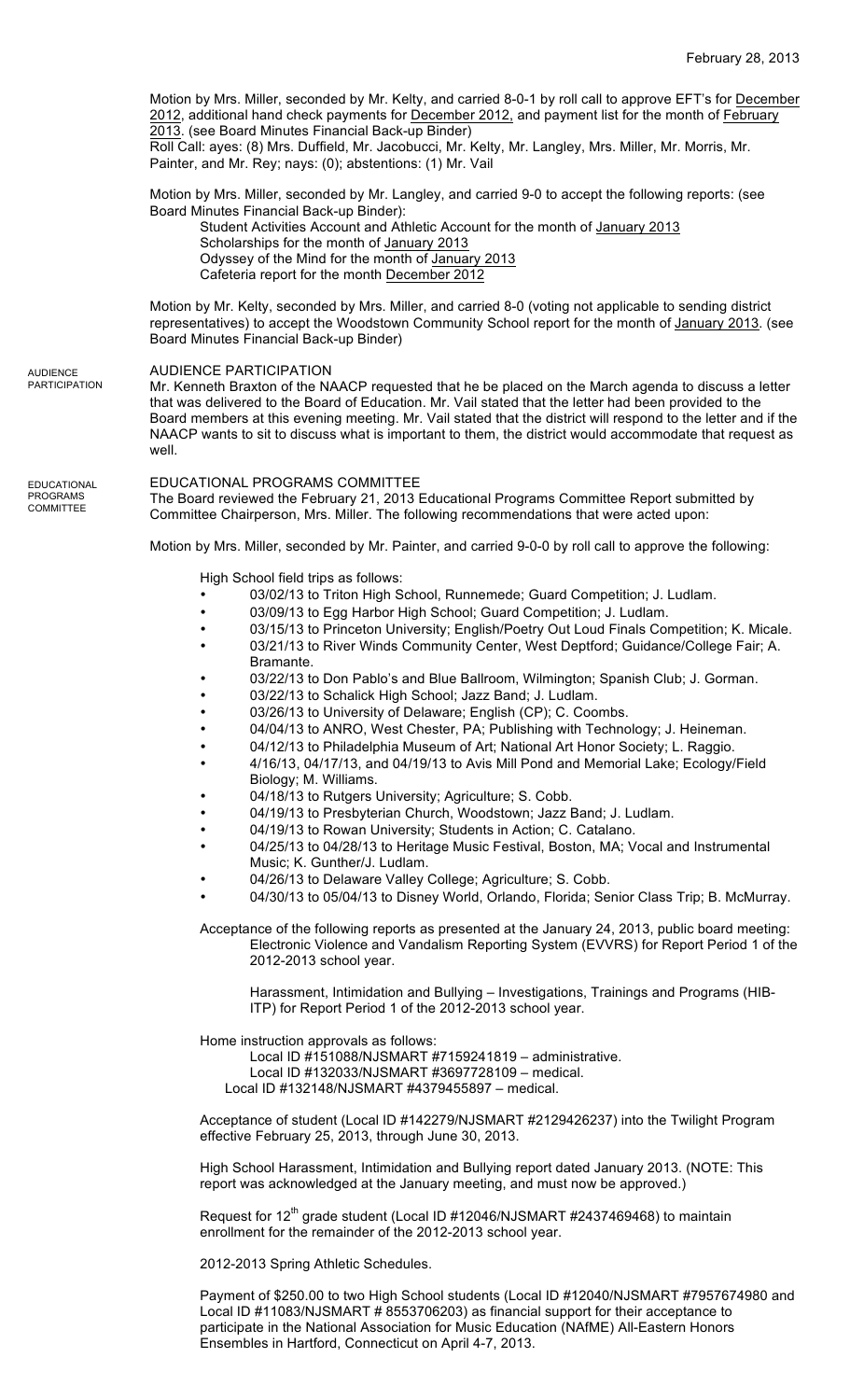Roll Call: ayes: (9) Mrs. Duffield, Mr. Jacobucci, Mr. Kelty, Mr. Langley, Mrs. Miller, Mr. Morris, Mr. Painter, Mr. Rey, and Mr. Vail; nays: (0); abstentions: (0)

Motion by Mrs. Miller, seconded by Mr. Jacobucci, and carried 8-0 (voting not applicable to sending district representatives) to approve the following:

Middle School field trips as follows:

- 03/11/13 to Franklin Institute; H. Vinciguerra and 7th Grade Team.
- 03/22/13 to Schalick High School for Jazz Band Competition; J. Ludlam.

Shoemaker School field trips as follows:

- 03/27/13 to Woodstown Diner; Multiple Disabled, Grades K-4; J. Tropea.
- 06/03/13 to Pennsbury Manor, Morrisville, PA; All of Grade 3; B. Pagesy and Other 3rd Grade Teachers.

Home instruction approvals as follows:

Local ID #12706/NJSMART #9895400354 – medical.

Middle School Harassment, Intimidation and Bullying report dated January 2013. (NOTE: This report was acknowledged at the January meeting, and must now be approved.)

Acknowledge receipt of the Middle School/Shoemaker School Harassment, Intimidation and Bullying report dated February 2013, and to provide notification letters as required to the parents/guardians advising that this information has been provided to the Board of Education.

Submission of the attached 2012-2013 Progress Targets Action Plan for the Mary S. Shoemaker School to the New Jersey Department of Education by March 1, 2013, as required.

Roll Call: ayes: (8) Mrs. Duffield, Mr. Jacobucci, Mr. Kelty, Mr. Langley, Mrs. Miller, Mr. Painter, Mr. Rey, and Mr. Vail; nays: (0); abstentions: (0)

POLICY COMMITTEE – Nothing to report POLICY COMMITTEE

PERSONNEL COMMITTEE – The Board reviewed the February 21, 2013 Personnel Committee Report submitted by Committee Chairperson, Mr. Rey. The following recommendations were acted upon: PERSONNEL **COMMITTEE** 

Motion by Mr. Rey, seconded by Mr. Painter, and carried 9-0-0 by roll call to approve the following:

Appointment of additional Twilight Program staff members effective March 1, 2013, through June 30, 2013, as follows: (see page \_\_\_)

Linda Ayers Kristine Knorr Jason Mace

Revision to rates of pay for Twilight Program staff members retroactive to February 4, 2013, to be as follows:

Teachers and Counselors: \$30.00 per hour. Administrators: \$55.00 per hour.

Appointment of Peter Mazzagatti as Instructional Facilitator for Language Arts/Social Studies/ Humanities effective July 1, 2013, through June 30, 2014, at an annual salary of \$82,000.00.

High School volunteers (see page \_\_\_)

Appointment of extra-duty spring athletic coaches for the 2012-2013 school year. (see page \_\_\_)

Professional development requests as follows: (see page \_\_\_)

Gilbert Gonzalez and Emily Owens to attend the 2nd Annual PSUG (Power School Users Group)-NJ Conference on April 22-23, 2013, in Cherry Hill.

Michele Martinez to attend the "Strategies that Work! Social Skills and Behavior Solutions for the Student/Child with Autism" conference on February 21-22, 2013, in Voorhees.

Andrea Bramante to attend the AP Summer Institute for Administrators on June 19-21, 2013, in Jacksonville, FL.

Addition of the following to the 2012-2013 district substitute list effective March 1, 2013, except as otherwise noted:

Michele Eachus – substitute instructional assistant. (Ms. Eachus is already an approved substitute teacher and would now like to be added to this category as well.)

Christine Lairson – substitute teacher and substitute instructional assistant.

Thomas Oakes – substitute teacher and substitute instructional assistant.

Michelle Siderio – substitute teacher and substitute instructional assistant.

Laura Vinson – substitute teacher and substitute instructional assistant.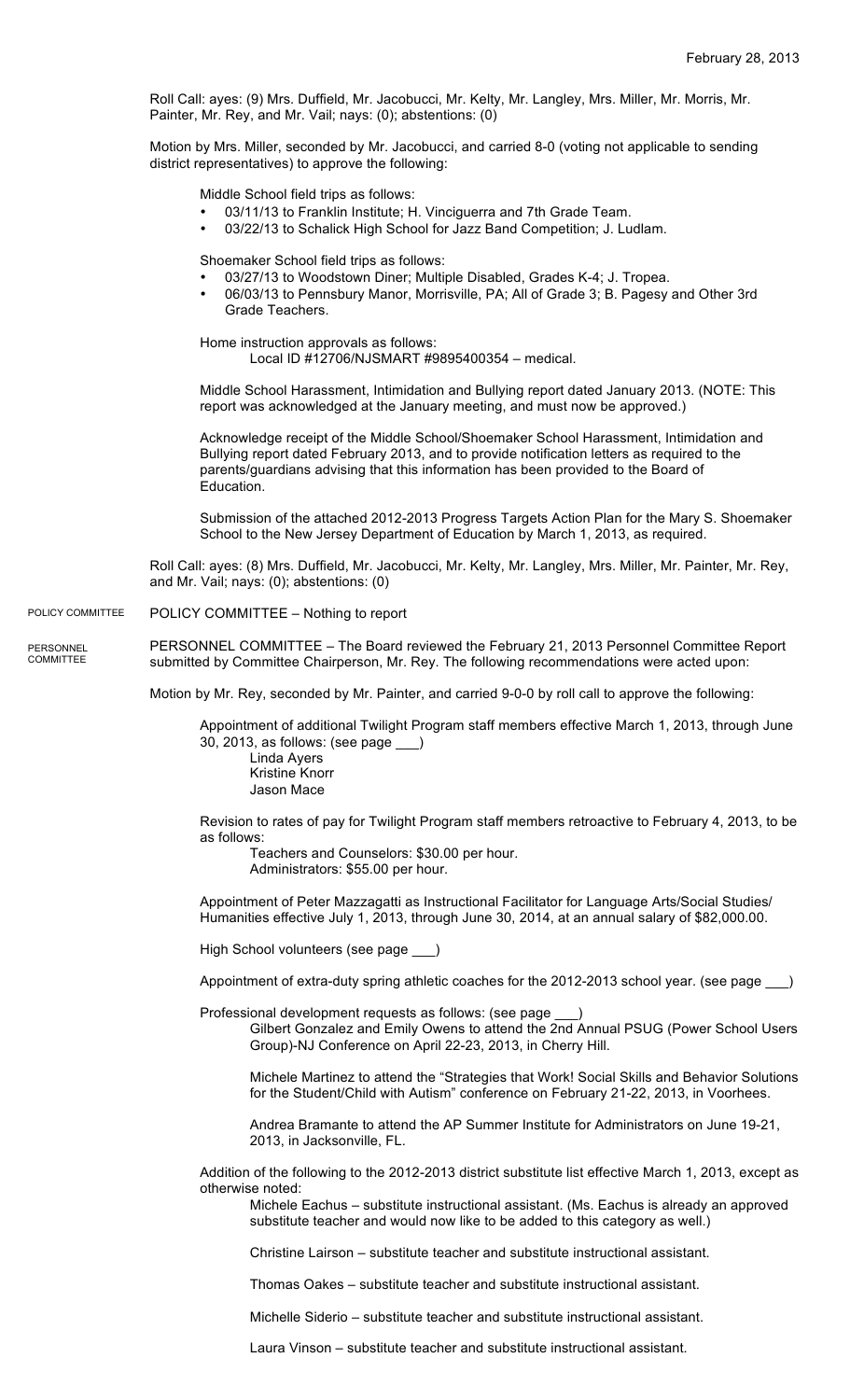Ryan Graham – substitute teacher and substitute instructional assistant retroactive to February 22, 2013.

Roll Call: ayes: (9) Mrs. Duffield, Mr. Jacobucci, Mr. Kelty, Mr. Langley, Mrs. Miller, Mr. Morris, Mr. Painter, Mr. Rey, and Mr. Vail; nays: (0); abstentions: (0)

Motion by Mr. Rey, seconded by Mrs. Miller, carried 8-0-0 by roll call (voting not applicable to sending district representatives) to approve the following:

Appointment of Christopher Bialecki as a Middle School Science Long-Term Substitute Teacher effective April 22, 2013, through June 30, 2013, at the established rate of \$125.00 per day for each day worked, no other benefits, during Mrs. Leoni's maternity leave of absence.

Appointment of Kimberly Nelson as Middle School Guidance Counselor for the 2013-2014 school year at Master's, Step 14 (\$69,418.00).

Middle School volunteers. (see page \_\_\_)

Appointment of Justine Tropea as the Gifted & Talented Talent Show Coach for a total of 7 hours at the rate of \$30.00 per hour. Note: (Ms. Tropea will be replacing Ms. Wolf who was previously approved for this position.)

Professional development requests as follows: (see page

Kelly Whitling and Joyce Hoffman to attend the 2nd Annual PSUG (Power School Users Group)-NJ Conference on April 22-23, 2013, in Cherry Hill.

Roll Call: ayes: (8) Mrs. Duffield, Mr. Jacobucci, Mr. Kelty, Mr. Langley, Mrs. Miller, Mr. Painter, Mr. Rey, and Mr. Vail; nays: (0); abstentions: (0)

FINANCE/FACILITIES TRANSPORTATION COMMITTEE The Board reviewed the February 19, 2013 Finance /Facilities/ Transportation Committee Report submitted by Committee Chairperson, Mr. Kelty. FINANCE/FACILITIES / TRANSPORTATION COMMITTEE

> The following motions were pulled from the agenda as per advice of council (Mr. Ronald Ianoale and Mr. Anthony Inverso) for reasons stated in their bond sale presentation at the beginning of the meeting.

- Bid award for the modular construction project for the Early Childhood Learning Center.
- Bid award for the Middle/High School partial roof replacement project.
- Bid award for the construction management services for the referendum projects.

Motion by Mr. Kelty, seconded by Mr. Painter and carried 8-0-1 by roll call to approve the following:

Contract with Clearview Regional High School for the attendance of High School student (NJSMART#3184602540) in the amount of \$10,300.00 prorated to \$8,697.78, beginning October 16, 2012, through the remainder of the 2012-2013 school year.

Education contract agreement with Salem County Vocational Technical Schools for the 2012- 2013 school year.

Establishment of the "Jack Peak Volunteer Scholarship" award.

Acceptance of the revised report for the year ended June 30, 2010, from Triantos & Delp. (see page \_\_\_)

Woodstown High School soccer scoreboard as attached.

Fire/Security Drills performed at the High/Middle School for the month of January 2013.

Joint transportation agreement with Clearview Regional High School for route C112 to transport High School student (NJSMART #3184602540) to Clearview Regional High School at a cost of \$1,976.00 beginning October 16, 2012, through the end of the 2012-2013 school year.

Contract with Gloucester County Special Services School District quoted route Y1012 for Woodstown High School Twilight Program beginning February 4, 2013, through the end of the 2012-2013 school year at \$266.43 per diem, including a 7% administrative fee, and mileage increase/decrease of \$1.50 with an aide at a cost of \$55.00 (not needed at this time). Route will be bid within 90 days.

Jointure with Alloway Township School District for Gloucester County Special Services School District route Y1012 to share cost of transporting their students to the Woodstown High School Twilight Program beginning February 4, 2013, through to the end of the 2012-2013 school year at the approximate per diem cost of \$26.64 per student.

Jointure with Upper Pittsgrove School District for Gloucester County Special Services School District route Y1012 to share cost of transporting their students to the Woodstown High School Twilight Program beginning February 4, 2013, through to the end of the 2012-2013 school year at the approximate per diem cost of \$26.64 per student.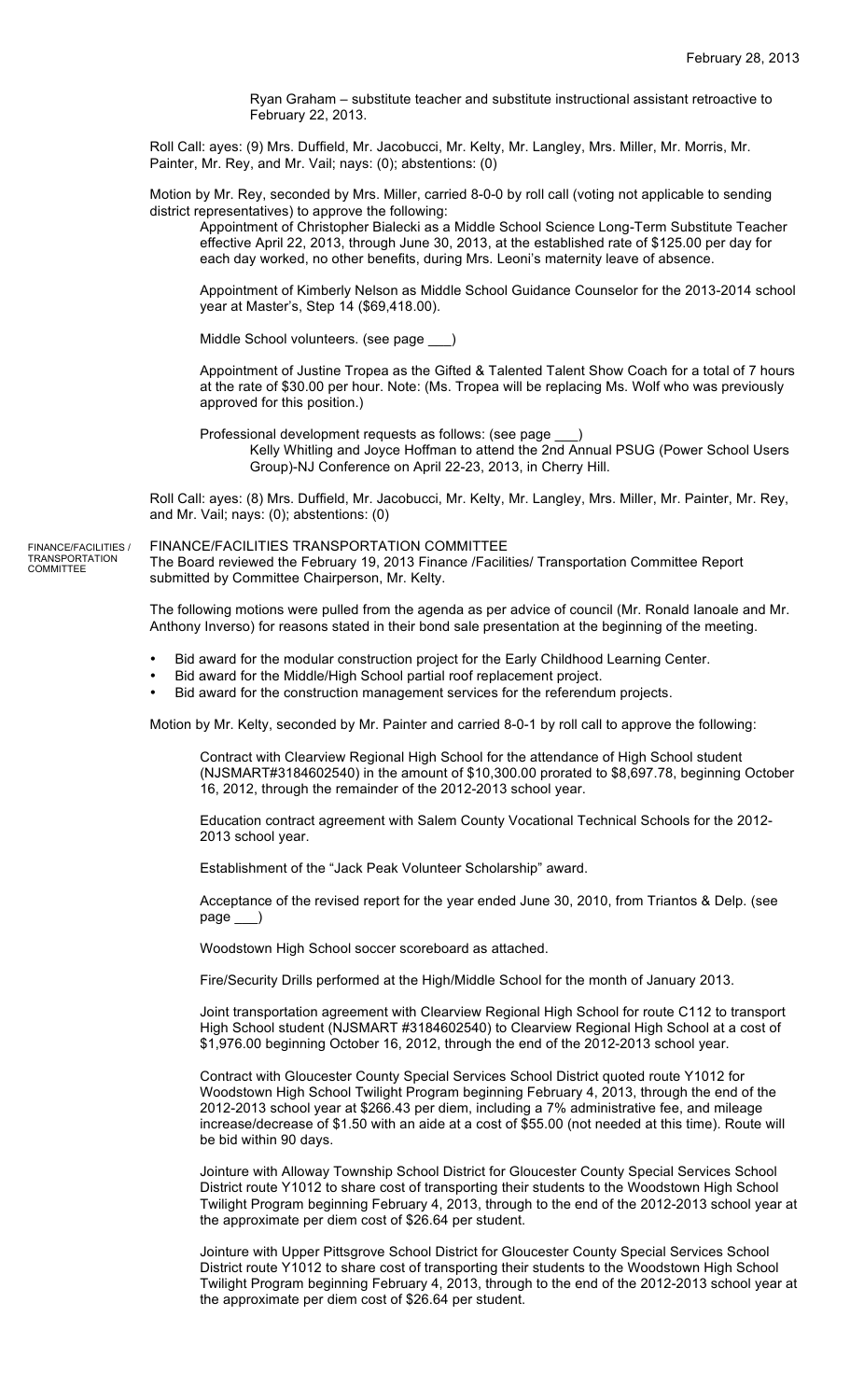Transportation affiliation agreement with PennsGrove-Carneys Point Regional School District for route HS06 to transport Woodstown High School students to the Vo-Tech Academy Program held at the Arthur P. Schalick High School at a cost of \$6,083.68 for the 2012-2013 school year. Decrease transportation route with B.R. Williams for route HM-7 for High School student (NJSMART #2964116154) for 26 miles at \$1.00 per mile effective February 14, 2013.

Roll Call: ayes: (8) Mrs. Duffield, Mr. Jacobucci, Mr. Kelty, Mrs. Miller, Mr. Langley, Mr. Painter, Mr. Rey, and Mr. Vail; nays: (0); abstentions: (1) Mr. Morris abstained to the transportation jointure with Alloway only.

Motion by Mr. Kelty, seconded by Mr. Painter, and carried 9-0-0 by roll call to approve the resolution authorizing the sale of \$9,958,000.00 in School Bonds and to delegate such sale to the School Business Administrator, Frank A. Rizzo, and to modify the sale date of the bonds from March 13, 2013 to March 26, 2013.

Roll Call: ayes: (9) Mrs. Duffield, Mr. Jacobucci, Mr. Kelty, Mrs. Miller, Mr. Morris, Mr. Langley, Mr. Painter, Mr. Rey, and Mr. Vail; nays: (0); abstentions: (0)

Motion by Mr. Kelty, seconded by Mr. Painter, and carried 9-0-0 by roll call to accept the EE4NJ-CO03 Supplemental grant, Grant Agreement #13000064, in the amount of \$13,200.00 for the period of October 1, 2012, through September 30, 2013.

Roll Call: ayes: (9) Mrs. Duffield, Mr. Jacobucci, Mr. Kelty, Mr. Langley, Mrs. Miller, Mr. Morris, Mr. Painter, Mr. Rey, and Mr. Vail; nays: (0); abstentions: (0)

Motion by Mr. Kelty, seconded by Mrs. Duffield, and carried 9-0-0 by roll call to approve the following items:

Approval that the Public Hearing for the budget for the 2013-2014 school year be held on Wednesday, March 27, 2013, 7:00 p.m., at the Mary S. Shoemaker School.

BE IT RESOLVED That the Board of Education approve by roll call vote the submission of the 2013-2014 Budget to the County Office as follows:

|                          | <b>Budget</b> | Local Tax Levy |
|--------------------------|---------------|----------------|
| <b>General Fund</b>      | \$22,124,215  | \$9,602,685    |
| Special Revenue Fund     | 473.681       |                |
| Debt Service Fund        | 303.188       | \$ 283,679     |
| <b>Total Base Budget</b> | \$22,901,084  | \$9,886,364    |

AND WHEREAS, N.J.A.C. 6A:23B-1.2(b) provides that the Board of Education shall establish in the annual school budget a maximum expenditure amount that may be allotted for such travel and expense reimbursement for the 2013-2014 school year.

NOW THEREFORE BE IT RESOLVED that the Woodstown-Pilesgrove Regional School District Board of Education hereby establishes the school district travel maximum for the 2013-2014 school year at the sum of \$85,000.

BE IT FURTHER RESOLVED that the School Business Administrator shall track and record these costs to insure that the maximum amount is not exceeded.

Roll Call: ayes: (9) Mrs. Duffield, Mr. Jacobucci, Mr. Kelty, Mr. Langley, Mrs. Miller, Mr. Morris, Mr. Painter, Mr. Rey, and Mr. Vail; nays: (0); abstentions: (0)

Motion by Mr. Kelty, seconded by Mr. Jacobucci, and carried 8-0-0 by roll call (voting not applicable to sending district representatives) to approve the following:

Contract with Salem County Special Services School District for the out of district placement of elementary school student (NJSMART #3458309534) into the Multiply Disabled program in the amount of \$32,536.00, prorated to \$17,172.00, beginning January 28, 2013, through the remainder of the 2012-2013 school year.

Addition to the contract with Salem County Special Services School District for the out of district placement of elementary school student (NJSMART #1899672199) into the Behavioral program in the amount of \$34,440.00, prorated to \$18,177.00, beginning January 28, 2013, through the remainder of the 2012-2013 school year.

Addition to the contract with Gloucester County Special Services School District for the out of district placement of Middle School student (NJSMART #3807797316) into the Behavioral program in the amount of \$32,310.00, prorated to \$26,746.00, beginning October 22, 2012, through the remainder of the 2012-2013 school year.

Contract with Y.A.L.E. School, Inc. for the out of district placement of Woodstown Middle School student (NJSMART #5175884585) in the amount of \$44,814.60, prorated to \$27,137.73, beginning January 7, 2013, through the remainder of the 2012-2013 school year.

Education, Inc. to provide educational services to elementary school student (NJSMART#4174374479) beginning February 1, 2013, and ending February 5, 2013, at \$44.00 per hour during the 2012-2013 school year.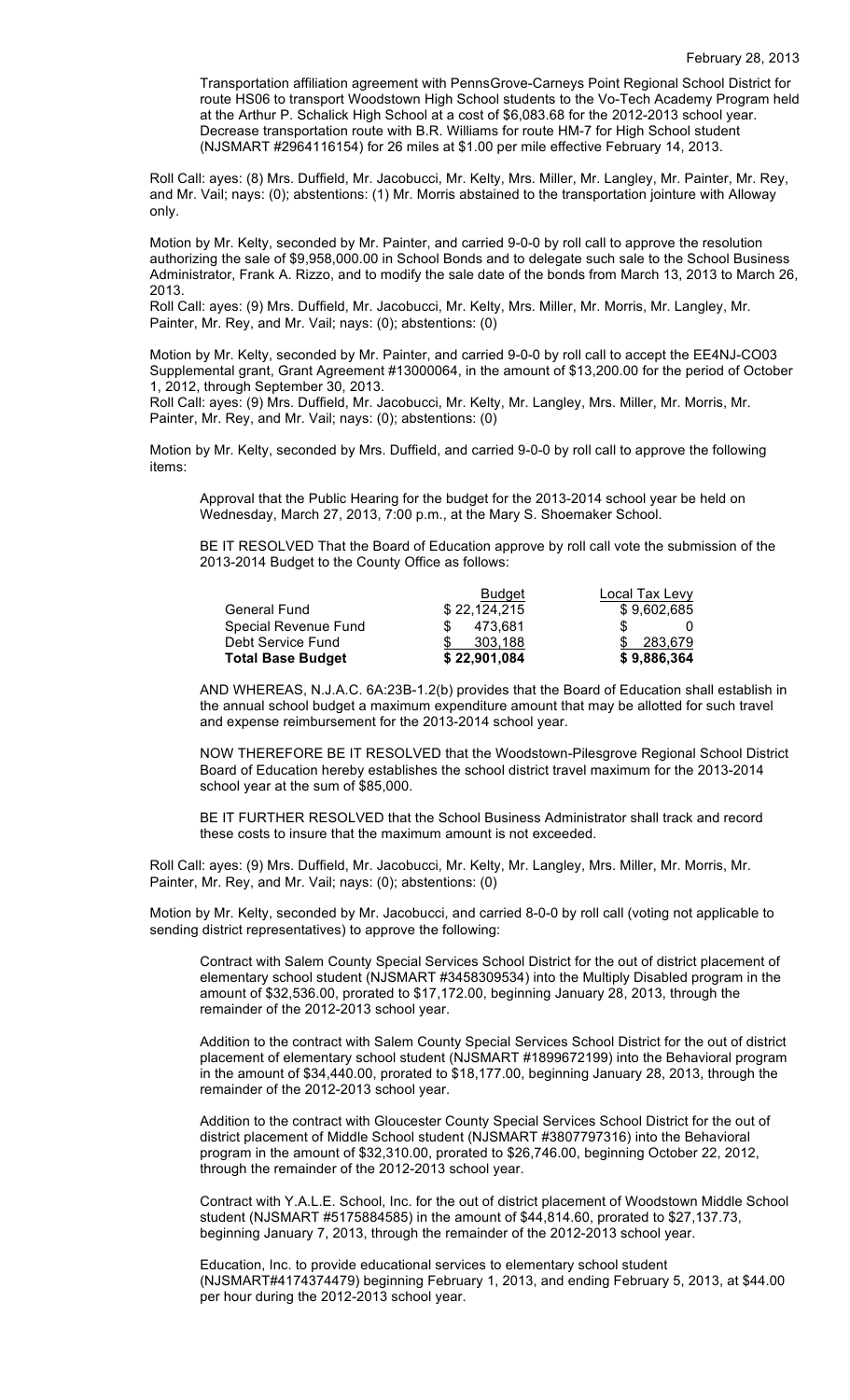Professional Education Services, Inc., to provide educational services to elementary school student (NJSMART #4174374479) beginning February 11, 2013, for approximately four to six weeks, at \$30.00 per hour.

Set parent paid preschool tuition fee at \$1,750.00 for the 2013-2014 school year.

Request from the SACC program to hold the 2013 SACC summer program at the Mary S. Shoemaker School. Fee will be set at \$1,650.00. (No increase from last year.) (Note: The agenda stated \$1,640.00 which was incorrect.)

Fire/Security Drills performed at the Mary S. Shoemaker School for the month of January 2013.

Increase to B. R. Williams transportation route SP1 of 18 miles for two elementary school students (NJSMART #3149748107 and #6499061172) at a per diem of \$1.50 per mile beginning December 14, 2012, through the end of the 2012-2013 school year.

Decrease to B. R. Williams transportation route SP1 of the additional 18 miles for two elementary school students (NJSMART #3149748107 and #6499061172) at a per diem of \$1.50 per mile effective December 14, 2012, through February 12, 2013, for a total of 35 days at a cost of \$945.00.

Contract with Gloucester County Special Services School District for route Y825 to Salem County Special Services School District-Cumberland Campus, Bridgeton, for elementary school student (NJSMART #3458309534) beginning February 4, 2013, through the end of the 2012-2013 school year at a total route cost per diem of \$273.97 plus a 7% administrative fee. Our share of the route cost per diem is approximately \$31.00 plus a 7% administrative fee.

Joint transportation agreement with Clearview Regional High School for route M76JMT to transport Middle School student (NJSMART #5119765615) to J. Mason Tomlin School at a cost of \$1,976.00 beginning October 16, 2012, through the end of the 2012-2013 school year.

Contract with Gloucester County Special Services School District for quoted route Y1010 for Mary S. Shoemaker School Extended Day Program on Tuesdays and Thursdays beginning January 29, 2013, to March 7, 2013, for 12 days at \$159.43 per diem, including a 7% administrative fee, and mileage increase/decrease of \$1.50 for a total of \$1,913.16.

Roll Call: ayes: (8) Mrs. Duffield, Mr. Jacobucci, Mr. Kelty, Mr. Langley, Mrs. Miller, Mr. Painter Mr. Rey and Mr. Vail; nays: (0); abstentions: (0)

OLD BUSINESS - None OLD BUSINESS

NEW BUSINESS Security Assessment Discussion – Mr. Coleman reviewed with the Board, the security issues handout. (see page \_\_\_) NEW BUSINESS

Mr. Vail then opened the floor for public comment. Mr. Kenneth Braxton commented on the tax increase for security. AUDIENCE **PARTICIPATION** 

## OTHER REPORTS OTHER REPORTS

## The following verbal reports were given:

President – Mr. Chapman Vail reported on the following:

• Discussion of Code of Ethics for school board members.

Superintendent - Mr. Coleman had nothing more to report.

Business Administrator - Mr. Rizzo reported on the following construction related items:

- Met with the soil conservation.
- Water hookup has been approved.
- Sewer permit
- Received four bids for the Construction Manager.

## ADMINISTRATIVE REPORTS ADMINISTRATIVE

- The Administrative Reports were attached to Superintendent's Monthly Report and delivered under separate cover. REPORTS
- SENDING DISTRICT REPORTS Mr. Morris – Alloway Rep., reported that his district has a new principal. SENDING DISTRICT REPORTS
- Mrs. Merriel Upper Pittsgrove Rep., was not present.
- SCHOOL AGE CHILD CARE (SACC) REPORT Mrs. Miller had nothing to report. SACC REPORT
- DELEGATE REPORT DELEGATE REPORT
	- Mrs. Miller reminded the Board members of the upcoming  $8<sup>th</sup>$  Grade Dialogue meeting.

FUTURE MEETINGS March 19, 2013 – Policy Committee, 5:30 p.m., district office March 19, 2013 – Finance/Facilities Committee, 6:30 p.m., district office March 21, 2013 – Personnel Committee, 5:30 p.m., district office March 21, 2013 – Ed Programs Committee, 6:30 p.m., district office March 27, 2013 – Regular Board Meeting, 7:00 p.m., MSS Library (Wednesday) FUTURE MEETINGS